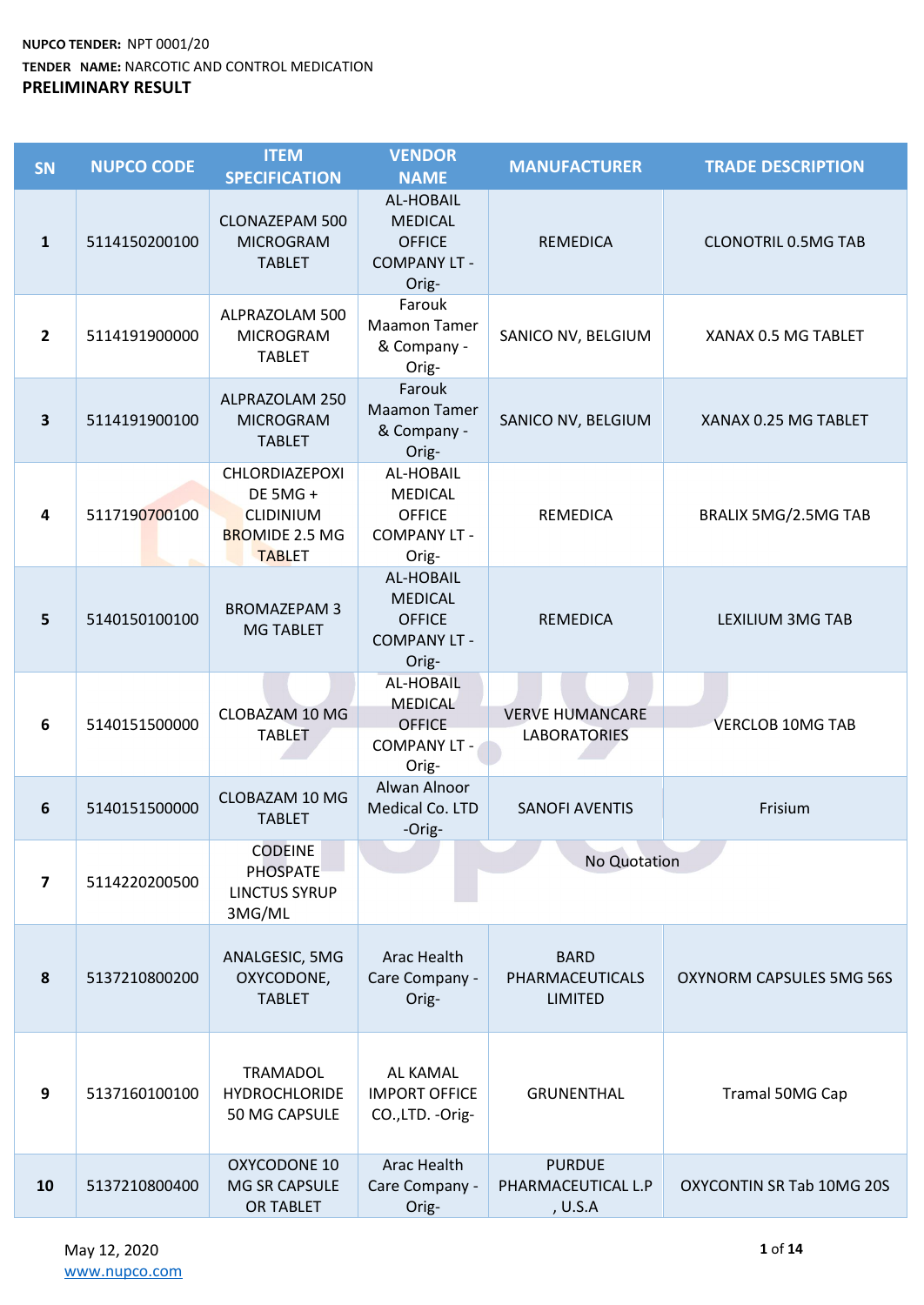| <b>SN</b> | <b>NUPCO CODE</b> | <b>ITEM</b><br><b>SPECIFICATION</b>                                                         | <b>VENDOR</b><br><b>NAME</b>                                                 | <b>MANUFACTURER</b>                  | <b>TRADE DESCRIPTION</b>   |
|-----------|-------------------|---------------------------------------------------------------------------------------------|------------------------------------------------------------------------------|--------------------------------------|----------------------------|
| 11        | 5114152600000     | PRIMIDONE<br>250MG TABLET                                                                   | AL-HOBAIL<br><b>MEDICAL</b><br><b>OFFICE</b><br><b>COMPANY LT -</b><br>Orig- | <b>SERB</b>                          | PRIMIDONE 250MG TAB        |
| 12        | 5137160100300     | <b>TRAMADOL</b><br><b>HYDROCHLORIDE</b><br>100 MG/2 ML<br>INJECTION, 2 ML<br><b>AMPOULE</b> | United<br><b>Corporation For</b><br>Pharmaceutic -<br>Orig-                  | <b>MEDOCHEMIE</b>                    | <b>MABRON</b>              |
| 13        | 5136230200000     | ZOLPIDEM<br><b>TARTRATE 10 MG</b><br><b>TABLET</b>                                          | Saudi<br>Pharmaceutical<br>Industrie & Me -<br>Orig-                         | SPIMACO-KSA                          | ZOLONIA TABLET 10MG        |
| 14        | 5133150200000     | MODAFINIL 100<br><b>MG TABLET</b>                                                           | Yahmaa<br>Medical Co. -<br>Orig-                                             | Sandoz                               | Modafinil SNZ 100mg Tablet |
| 15        | 5114154200800     | <b>MIDAZOLAM 2</b><br>MG/ML ORAL<br><b>LIQUID</b>                                           |                                                                              | Canceled                             |                            |
| 16        | 5127170200000     | SODIUM OXYBATE<br>ORAL SOLUTION                                                             | Canceled                                                                     |                                      |                            |
| 17        | 5114191600100     | LORAZEPAM 1 MG<br><b>TABLET</b>                                                             | AL-HOBAIL<br><b>MEDICAL</b><br><b>OFFICE</b><br><b>COMPANY LT -</b><br>Orig- | <b>REMEDICA</b>                      | <b>LORIVAN 1MG TAB</b>     |
| 18        | 5133150200100     | ANTIPSYCHOTIC,<br>200MG<br>MODAFENIL,<br><b>TABLET</b>                                      | Yahmaa<br>Medical Co. -<br>Orig-                                             | Milpharm                             | Modafinil 200mg Tablet     |
| 19        | 5114261800000     | METHYLPHENIDAT<br>E<br><b>HYDROCHLORIDE</b><br>10 MG TABLET                                 | Farouk<br><b>Maamon Tamer</b><br>& Company -<br>Orig-                        | NOVARTIS PHA S.A.,<br>BARBERA, SPAIN | RITALIN TAB. 10MG          |
| 20        | 5115160300000     | <b>PROCYCLIDINE</b><br><b>HYDROCHLORIDE</b><br><b>5 MG TABLET</b>                           | Saudi<br>International<br><b>Trading</b><br>Company -Orig-                   | <b>ASPEN BAD OLDESLOE</b>            | Kemadrin 5 mg Tablet       |
| 21        | 5114152600100     | PRIMIDONE 50<br>MG TABLET                                                                   | AL-HOBAIL<br><b>MEDICAL</b><br><b>OFFICE</b><br><b>COMPANY LT -</b><br>Orig- | <b>SERB</b>                          | PRIMIDONE 50MG TAB         |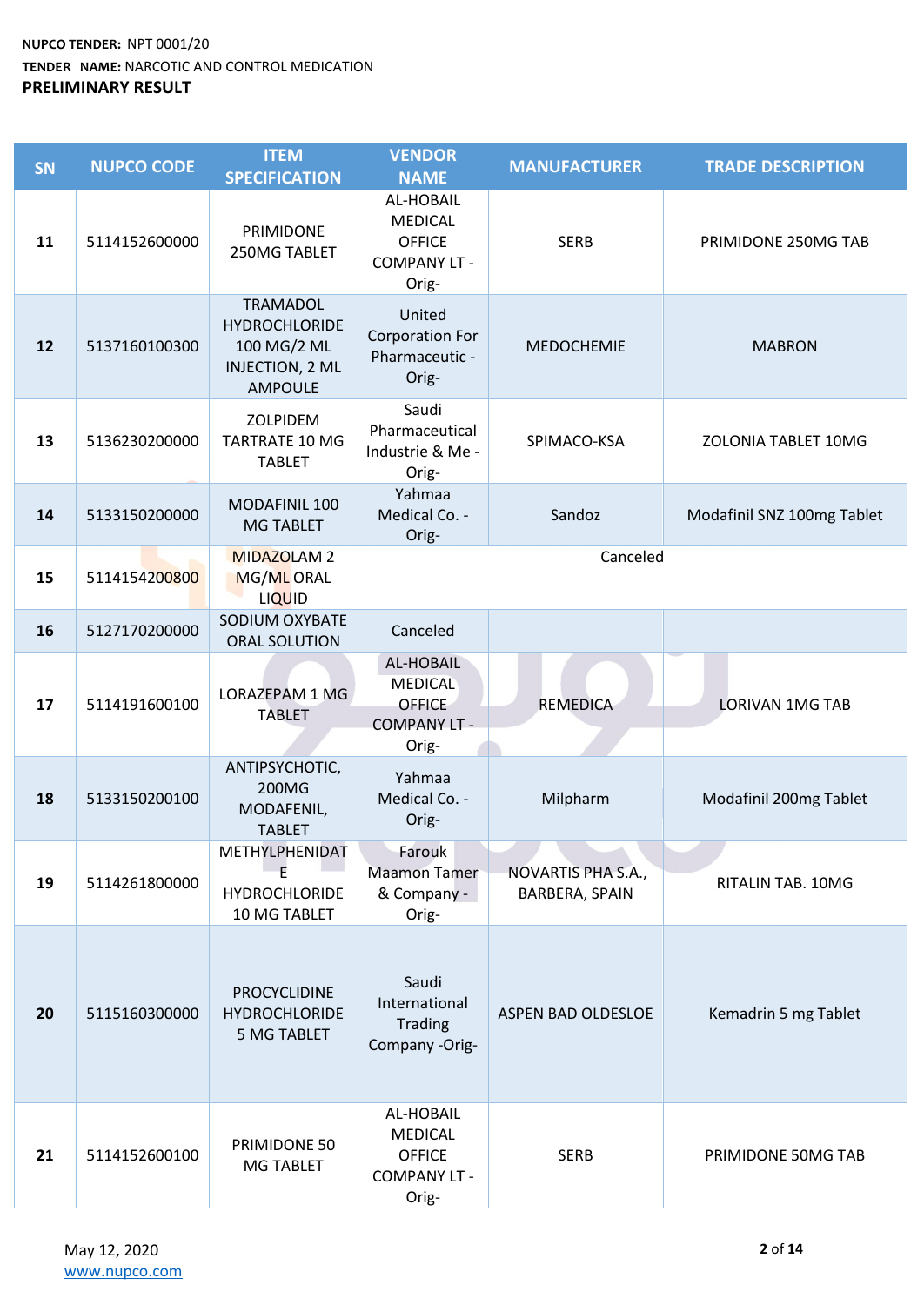| <b>SN</b> | <b>NUPCO CODE</b> | <b>ITEM</b><br><b>SPECIFICATION</b>                                 | <b>VENDOR</b><br><b>NAME</b>                                                 | <b>MANUFACTURER</b>                           | <b>TRADE DESCRIPTION</b>             |
|-----------|-------------------|---------------------------------------------------------------------|------------------------------------------------------------------------------|-----------------------------------------------|--------------------------------------|
| 22        | 5114150200200     | <b>CLONAZEPAM 2</b><br><b>MG TABLET</b>                             | Ahmed<br>Mohammed<br>Abdul Wahab<br>Naghi-Orig-                              | ROCHE FARMA                                   | Rivotril 2 mg tab                    |
| 23        | 5114150200300     | <b>CLONAZEPAM 2.5</b><br>MG/ML ORAL<br>DROPS 10 ML<br><b>BOTTLE</b> | Ahmed<br>Mohammed<br>Abdul Wahab<br>Naghi-Orig-                              | ROCHE SPA Milan                               | Rivotril drops Solution 2.5mg/Ml     |
| 24        | 5114192000000     | <b>DIAZEPAM 5</b><br>MG/2.5ML RECTAL<br><b>TUBE</b>                 | Yahmaa<br>Medical Co. -<br>Orig-                                             | Desitin                                       | Diazepam Desitin Rectal<br>5mg/2.5ml |
| 25        | 5114192000100     | DIAZEPAM 10<br>MG/2.5ML RECTAL<br><b>TUBE</b>                       | Yahmaa<br>Medical Co. -<br>Orig-                                             | Desitin                                       | Diazepam Desitin Rectal<br>10mg/2.5m |
| 26        | 5114192000200     | DIAZEPAM 2 MG/5<br>ML ORAL LIQUID<br>100 ML BOTTLE                  |                                                                              | Canceled                                      |                                      |
| 27        | 5114192000300     | DIAZEPAM <sub>5</sub><br>MG/ML INJECTION<br>2 ML AMPOULE            | United<br><b>Corporation For</b><br>Pharmaceutic -<br>Orig-                  | <b>MEDOCHEMIE</b>                             | <b>DIAPAM</b>                        |
| 28        | 5114192000400     | DIAZEPAM 2 MG<br><b>TABLET</b>                                      | Yahmaa<br>Medical Co. -<br>Orig-                                             | Arrow                                         | Valpam 2mg Tablet                    |
| 29        | 5114192000500     | DIAZEPAM 5 MG<br><b>TABLET</b>                                      | Ahmed<br>Mohammed<br>Abdul Wahab<br>Naghi-Orig-                              | ROCHE FARMA                                   | Valium Tablets 5mg                   |
| 30        | 5114201800200     | ETHYL ALCOHOL<br><b>ABSOLUTE</b><br><b>INJECTION</b>                | Yahmaa<br>Medical Co. -<br>Orig-                                             | Sterop                                        | Ethanol 96% Sterop Amp 10ml          |
| 31        | 5115160400000     | <b>BENZHEXOL HCL</b><br>(TRIHEXYPHENIDY<br>L) 2MG TABLET            | AL-HOBAIL<br>MEDICAL<br><b>OFFICE</b><br><b>COMPANY LT -</b><br>Orig-        | <b>REMEDICA</b>                               | <b>BENZHEXOL 2MG TAB</b>             |
| 32        | 5115160400100     | <b>BENZHEXOL HCL</b><br>(TRIHEXYPHENIDY<br>L) 5MG TABLET            | AL-HOBAIL<br><b>MEDICAL</b><br><b>OFFICE</b><br><b>COMPANY LT -</b><br>Orig- | <b>REMEDICA</b>                               | <b>BENZHEXOL 5MG TAB</b>             |
| 33        | 5137200300000     | <b>BUPRENORPHINE</b><br><b>5MCG/HR PATCH</b>                        | <b>CIGALAH</b><br>PHARMA<br><b>WAREHOUSE -</b><br>Orig-                      | <b>LST LOHMANN</b><br>THERAPIE - SYSTEM<br>AG | Butrans 5 mcg/h 4 patches            |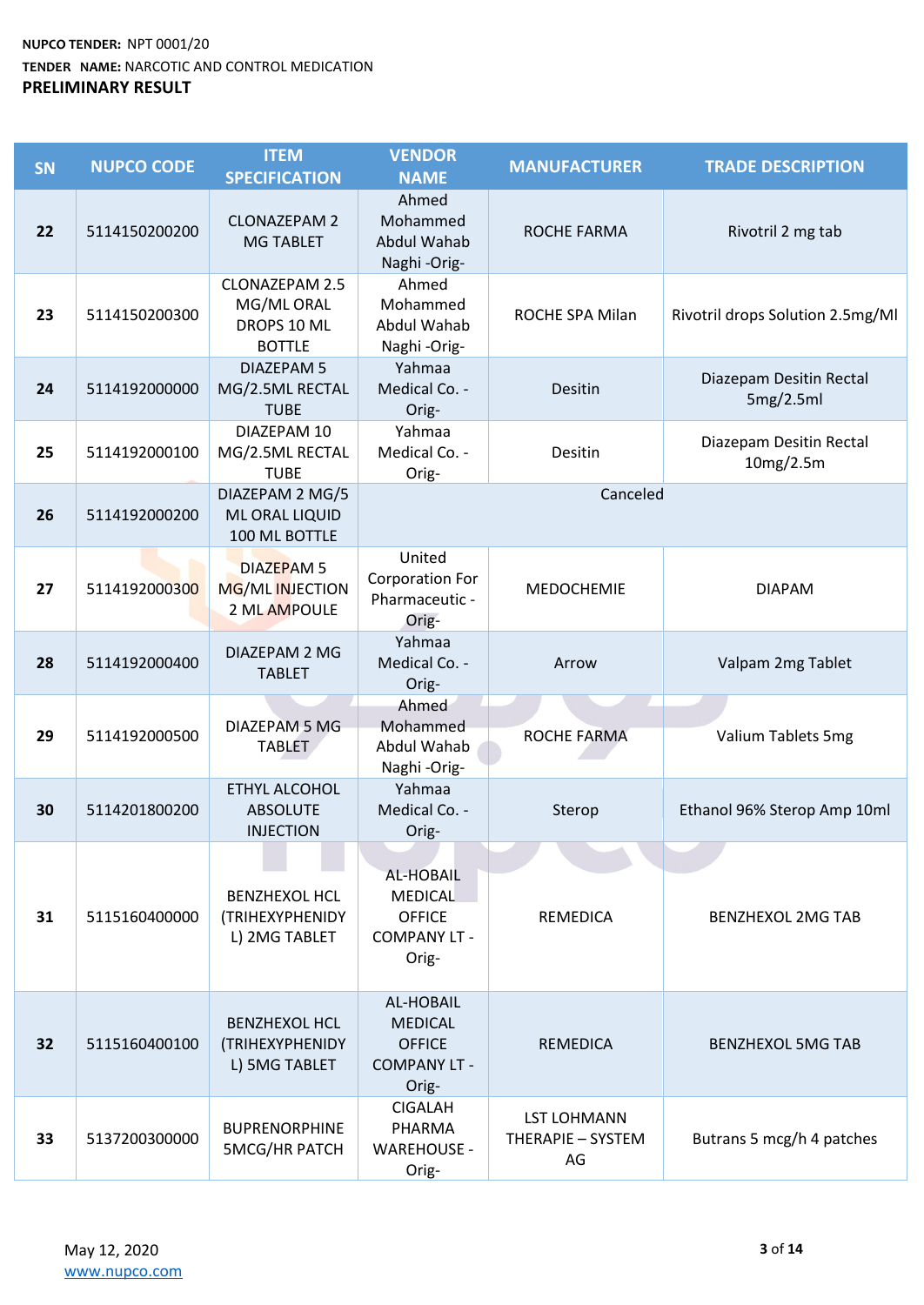| SN | <b>NUPCO CODE</b> | <b>ITEM</b><br><b>SPECIFICATION</b>                                                  | <b>VENDOR</b><br><b>NAME</b>                                                        | <b>MANUFACTURER</b>                           | <b>TRADE DESCRIPTION</b>                           |
|----|-------------------|--------------------------------------------------------------------------------------|-------------------------------------------------------------------------------------|-----------------------------------------------|----------------------------------------------------|
| 34 | 5137200300100     | <b>BUPRENORPHINE</b><br>10MCG/HR PATCH                                               | <b>CIGALAH</b><br>PHARMA<br><b>WAREHOUSE -</b><br>Orig-                             | <b>LST LOHMANN</b><br>THERAPIE - SYSTEM<br>AG | Butrans 10 mcg/h 4 patches                         |
| 35 | 5137200300200     | <b>BUPRENORPHINE</b><br>20 MG PATCH                                                  | <b>CIGALAH</b><br>PHARMA<br><b>WAREHOUSE -</b><br>Orig-                             | <b>LST LOHMANN</b><br>THERAPIE - SYSTEM<br>AG | Butrans 20 mcg/h 4 patches                         |
| 36 | 5137210700000     | <b>HYDROMORPHON</b><br>E 8 MG TABLET                                                 | <b>CIGALAH</b><br><b>PHARMA</b><br><b>WAREHOUSE -</b><br>Orig-                      | ALZA CORPORATION,<br><b>USA</b>               | <b>JURNISTA 8MG 28TABLET</b>                       |
| 37 | 5137210700300     | <b>HYDROMORPHON</b><br>E 2 MG/ML<br><b>INJECTION 1ML</b>                             | AL-HOBAIL<br><b>MEDICAL</b><br><b>OFFICE</b><br><b>COMPANY LT -</b><br>Orig-        | <b>VERVE HUMANCARE</b><br><b>LABORATORIES</b> | <b>H-MORPH 1ML AMP</b>                             |
| 37 | 5137210700300     | <b>HYDROMORPHON</b><br>E 2 MG/ML<br><b>INJECTION 1ML</b>                             | Alwan Alnoor<br>Medical Co. LTD<br>-Orig-                                           | MUNDIPHARMA                                   | Dilaudid injection                                 |
| 38 | 5137210701100     | <b>HYDROMORPHON</b><br>E <sub>4MG</sub><br><b>IMMEDIATE</b><br>RELEASE TABLET        | <b>AL-HOBAIL</b><br><b>MEDICAL</b><br><b>OFFICE</b><br><b>COMPANY LT -</b><br>Orig- | <b>VERVE HUMANCARE</b><br><b>LABORATORIES</b> | <b>H-MORPH 4MG TAB</b>                             |
| 38 | 5137210701100     | <b>HYDROMORPHON</b><br>E <sub>4MG</sub><br><b>IMMEDIATE</b><br><b>RELEASE TABLET</b> | <b>Thimar Al</b><br>Jazirah<br>Company -Orig-                                       | <b>RHODES</b>                                 | <b>HYDROMORPHONE</b><br>Hydrochloride tab          |
| 39 | 5137210700500     | <b>HYDROMORPHON</b><br>E 16 MG<br><b>SUSTAINED</b><br>RELEASE TABLET<br>OR CAPSULE   | <b>CIGALAH</b><br>PHARMA<br><b>WAREHOUSE -</b><br>Orig-                             | ALZA CORPORATION,<br><b>USA</b>               | <b>JURNISTA 16MG 28TABLET</b>                      |
| 40 | 5137210700900     | <b>HYDROMORPHON</b><br>E 1MG/ML ORAL<br>SOLUTION 450 TO<br>500ML BOTTLE              | Alwan Alnoor<br>Medical Co. LTD<br>-Orig-                                           | MUNDIPHARMA                                   | <b>Dilaudid Oral Liquid</b>                        |
| 41 | 5137230500000     | <b>FENTANYL 25</b><br>MCG/HR PATCH                                                   | <b>CIGALAH</b><br>PHARMA<br><b>WAREHOUSE -</b><br>Orig-                             | JANSSEN, BEERSE,<br><b>BELGIUM</b>            | Durogesic 25 mcg/H<br><b>Transdermal Patches 5</b> |
| 42 | 5137230500100     | <b>FENTANYL 50</b><br>MCG/HR PATCH                                                   | <b>CIGALAH</b><br>PHARMA<br><b>WAREHOUSE -</b><br>Orig-                             | JANSSEN, BEERSE,<br><b>BELGIUM</b>            | Durogesic 50 mcg/H<br><b>Transdermal Patches 5</b> |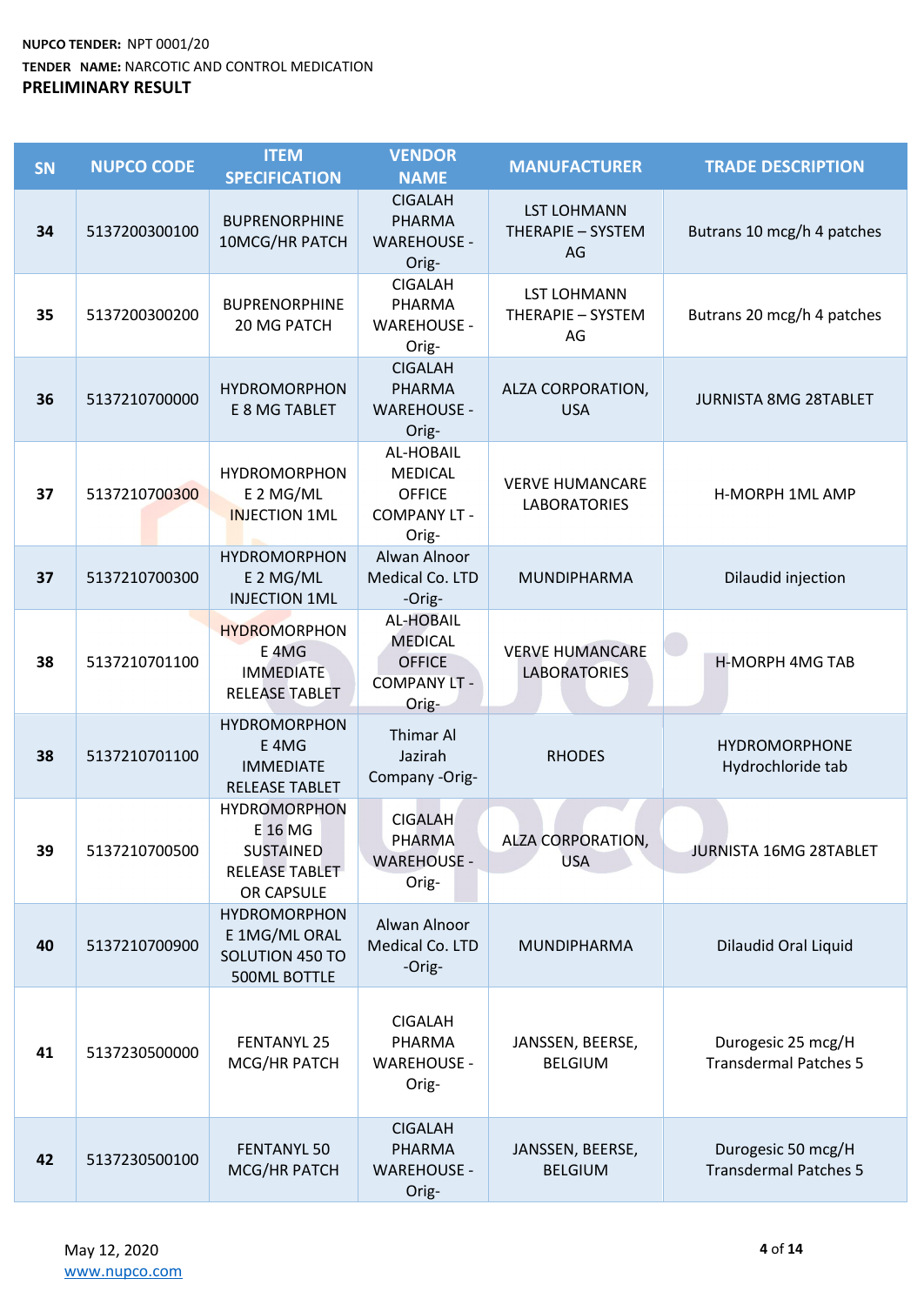| <b>SN</b> | <b>NUPCO CODE</b> | <b>ITEM</b><br><b>SPECIFICATION</b>                                    | <b>VENDOR</b><br><b>NAME</b>                                   | <b>MANUFACTURER</b>                          | <b>TRADE DESCRIPTION</b>                           |
|-----------|-------------------|------------------------------------------------------------------------|----------------------------------------------------------------|----------------------------------------------|----------------------------------------------------|
| 43        | 5137230500300     | <b>FENTANYL 50</b><br>MCG/ML<br><b>INJECTION 2ML</b><br><b>AMPOULE</b> | <b>Faisal Musaed</b><br>El Seif-Orig-                          | <b>MARTINDALE</b><br>PHARMA                  | FENTANYL (AS CITRATE) 100<br>MCG/2 ML              |
| 43        | 5137230500300     | <b>FENTANYL 50</b><br>MCG/ML<br><b>INJECTION 2ML</b><br><b>AMPOULE</b> | <b>CIGALAH</b><br><b>PHARMA</b><br><b>WAREHOUSE -</b><br>Orig- | <b>GSK, ITALY</b>                            | Fentanyl - Janssen 0.05 mg/ml<br>2ml x 50 A        |
| 44        | 5137230500400     | <b>FENTANYL 50</b><br>MCG/ML<br><b>INJECTION 10ML</b><br><b>VIAL</b>   | <b>CIGALAH</b><br>PHARMA<br><b>WAREHOUSE -</b><br>Orig-        | <b>GSK, ITALY</b>                            | Fentanyl - Janssen 0.05 mg/ml<br>10ml x 50         |
| 44        | 5137230500400     | <b>FENTANYL 50</b><br>MCG/ML<br><b>INJECTION 10ML</b><br><b>VIAL</b>   | <b>Faisal Musaed</b><br>El Seif-Orig-                          | <b>MARTINDALE</b><br><b>PHARMA</b>           | <b>NARCOTIC FENTANYL</b><br>0.5MG/10ML INJECTION   |
| 45        | 5137230500500     | <b>FENTANYL</b><br>100MCG/HR<br><b>PATCHES</b>                         | <b>CIGALAH</b><br>PHARMA<br><b>WAREHOUSE -</b><br>Orig-        | JANSSEN, BEERSE,<br><b>BELGIUM</b>           | Durogesic 100 mcg/H<br><b>Transdermal Patches</b>  |
| 46        | 5137230500600     | <b>FENTANYL</b><br>100MCG<br>SUBLINGUAL<br><b>TABLET</b>               | Abdulrehman<br>Algosaibi G.T.C -<br>Orig-                      | Aesica Ltd Aesica<br>Queensborough Ltd<br>Qu | Abstral (100 µg Sublingual TABs<br>1               |
| 47        | 5137230500700     | <b>FENTANYL 12</b><br>MCG/HR PATCHES                                   | <b>CIGALAH</b><br>PHARMA<br><b>WAREHOUSE -</b><br>Orig-        | JANSSEN, BEERSE,<br><b>BELGIUM</b>           | Durogesic 12 mcg/H<br><b>Transdermal Patches 5</b> |
| 48        | 5137230500900     | FENTANYL 200<br>MCG SUBLINGUAL<br><b>TABLET</b>                        | Abdulrehman<br>Algosaibi G.T.C -<br>Orig-                      | Aesica Ltd Aesica<br>Queensborough Ltd<br>Qu | Abstral (200 µg Sublingual TABs<br>1               |
| 49        | 5139171700000     | <b>EPHEDRINE HCL 30</b><br>MG/ML INJECTION                             | <b>Faisal Musaed</b><br>El Seif-Orig-                          | <b>MARTINDALE</b><br>PHARMA                  | EPHEDRINE HYDROCHLORIDE<br>INJ 30 MG / ML          |
| 50        | 5140150100200     | <b>BROMAZEPAM</b><br>1.5MG TABLET                                      |                                                                | Canceled                                     |                                                    |
| 51        | 5114150200000     | CLONAZEPAM<br>1MG/ML<br><b>INJECTION</b>                               | Rawabi<br>Altabeah<br>Medical Est. -<br>Orig-                  | ROCHE PRODUCTS<br>PTY LTD                    | <b>RIVOTRIL</b>                                    |
| 52        | 5137331000200     | <b>ACETAMINOPHEN</b><br>300MG + CODEINE<br><b>15MG TABLET</b>          | Tadawy<br><b>Biomedical</b><br>Company -Orig-                  | <b>SPECGX</b>                                | ACETAMINOPHEN 300MG +<br><b>CODEINE 15MG TABLE</b> |
| 53        | 5137331000100     | <b>ACETAMINOPHEN</b><br>300MG + CODEINE<br><b>60MG TABLET</b>          | Tadawy<br>Biomedical<br>Company -Orig-                         | <b>SPECGX</b>                                | ACETAMINOPHEN 300MG +<br><b>CODEINE 60MG TABLE</b> |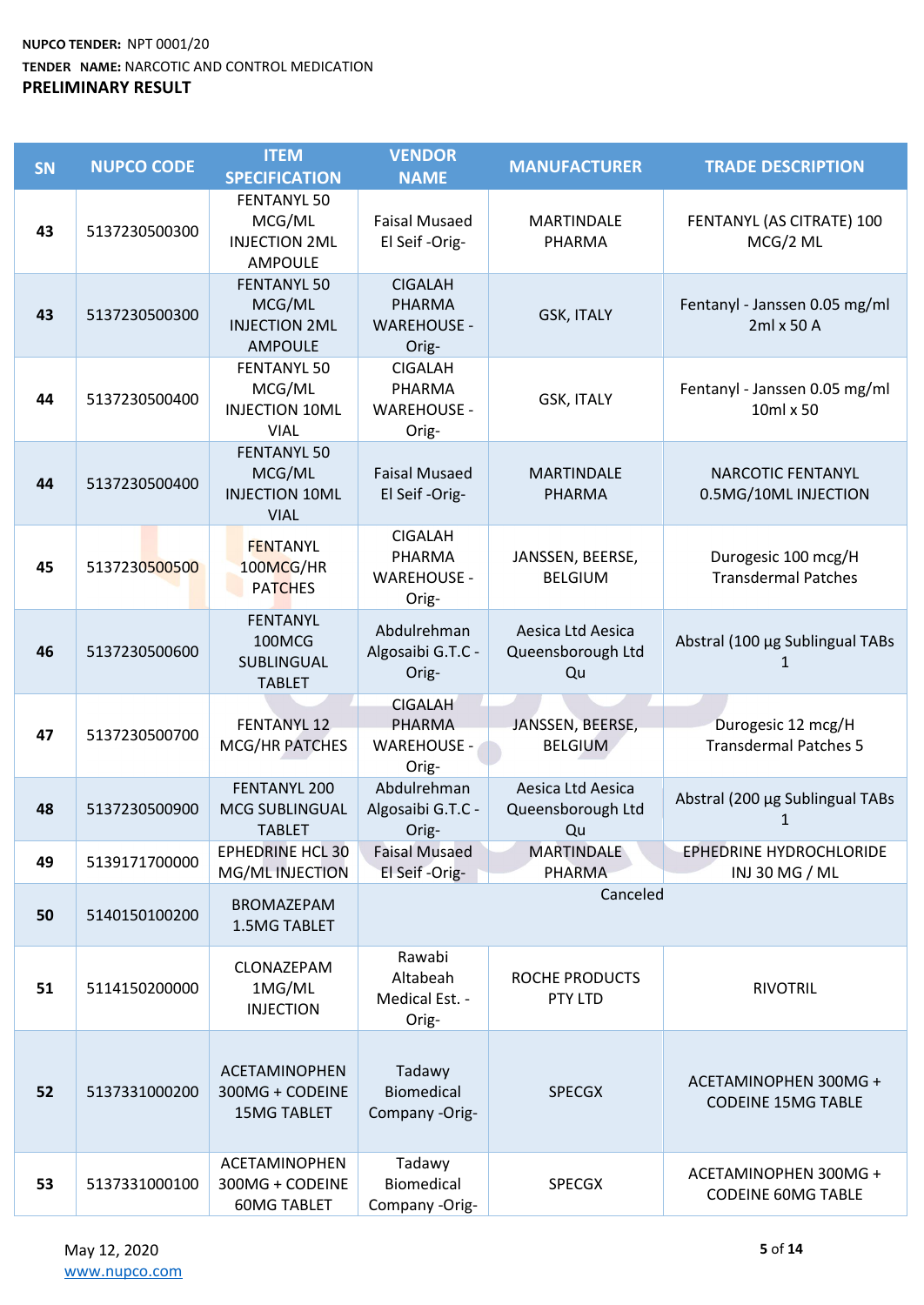| SN | <b>NUPCO CODE</b> | <b>ITEM</b><br><b>SPECIFICATION</b>                                                  | <b>VENDOR</b><br><b>NAME</b>                                                        | <b>MANUFACTURER</b>                           | <b>TRADE DESCRIPTION</b>                                  |
|----|-------------------|--------------------------------------------------------------------------------------|-------------------------------------------------------------------------------------|-----------------------------------------------|-----------------------------------------------------------|
| 54 | 5114411500000     | <b>AMPHETAMINE</b><br><b>SALT</b><br><b>COMBINATION</b><br>10MG XR TABLET            | Tadawy<br><b>Biomedical</b><br>Company -Orig-                                       | <b>SPECGX</b>                                 | <b>AMPHETAMINE SALT</b><br><b>COMBINATION 10MG XR TAB</b> |
| 55 | 5140151500100     | CLOBAZAM 2 MG/<br><b>ML ORAL</b><br>SUSPENSION                                       | <b>Faisal Musaed</b><br>El Seif-Orig-                                               | MARTINDALE<br>PHARMA                          | TAPCLOB (CLOBAZAM)<br>10MG/5ML SUSPENSION                 |
| 56 | 5137331000000     | <b>ACETAMINOPHEN</b><br>300MG + CODEINE<br><b>30MG TABLET</b>                        | Tadawy<br>Biomedical<br>Company -Orig-                                              | <b>SPECGX</b>                                 | ACETAMINOPHEN 300MG +<br><b>CODEINE 30MG TABLE</b>        |
| 56 | 5137331000000     | ACETAMINOPHEN<br>300MG + CODEINE<br><b>30MG TABLET</b>                               | AL-HOBAIL<br><b>MEDICAL</b><br><b>OFFICE</b><br><b>COMPANY LT -</b><br>Orig-        | <b>VERVE HUMANCARE</b><br><b>LABORATORIES</b> | <b>VERCOD-P TAB</b>                                       |
| 57 | 5136190300000     | <b>AMOBARBITAL</b><br>SODIUM 500MG<br><b>INJECTION</b>                               |                                                                                     | No Quotation                                  |                                                           |
| 58 | 5136150100000     | <b>CHLORAL</b><br><b>HYDRATE</b><br>500MG/5ML ORAL<br>LIQUID 500 ML<br><b>BOTTLE</b> | Alwan Alnoor<br>Medical Co. LTD<br>-Orig-                                           | <b>PERRIGO</b>                                | <b>ORION Chloral Hydrate</b>                              |
| 59 | 5114220200000     | <b>CODEINE</b><br>PHOSPHATE 30<br><b>MG TABLET</b>                                   | <b>AL-HOBAIL</b><br><b>MEDICAL</b><br><b>OFFICE</b><br><b>COMPANY LT -</b><br>Orig- | <b>VERVE HUMANCARE</b><br><b>LABORATORIES</b> | <b>VERCOD-30MG TAB</b>                                    |
| 59 | 5114220200000     | <b>CODEINE</b><br>PHOSPHATE 30<br><b>MG TABLET</b>                                   | Yahmaa<br>Medical Co. -<br>Orig-                                                    | Amino AG                                      | Codeine Phosphate 30mg Tablet                             |
| 60 | 5137230501300     | <b>FENTANYL</b><br><b>CITRATE</b><br>2500MCG/50ML<br><b>INJECTION</b>                |                                                                                     | Canceled                                      |                                                           |
| 61 | 5114200102200     | ACETAMINOPHEN<br>120 MG +<br>CODEINE 12 MG)<br>/ 5ML ELIXIR<br>, 473ML               |                                                                                     | No Quotation                                  |                                                           |
| 62 | 5137210701300     | <b>HYDROMORPHON</b><br><b>E32MG</b><br><b>SUSTAINED</b><br>RELEASE TABLET            | <b>CIGALAH</b><br><b>PHARMA</b><br><b>WAREHOUSE -</b><br>Orig-                      | ALZA CORPORATION,<br><b>USA</b>               | <b>JURNISTA 32MG 28TABLET</b>                             |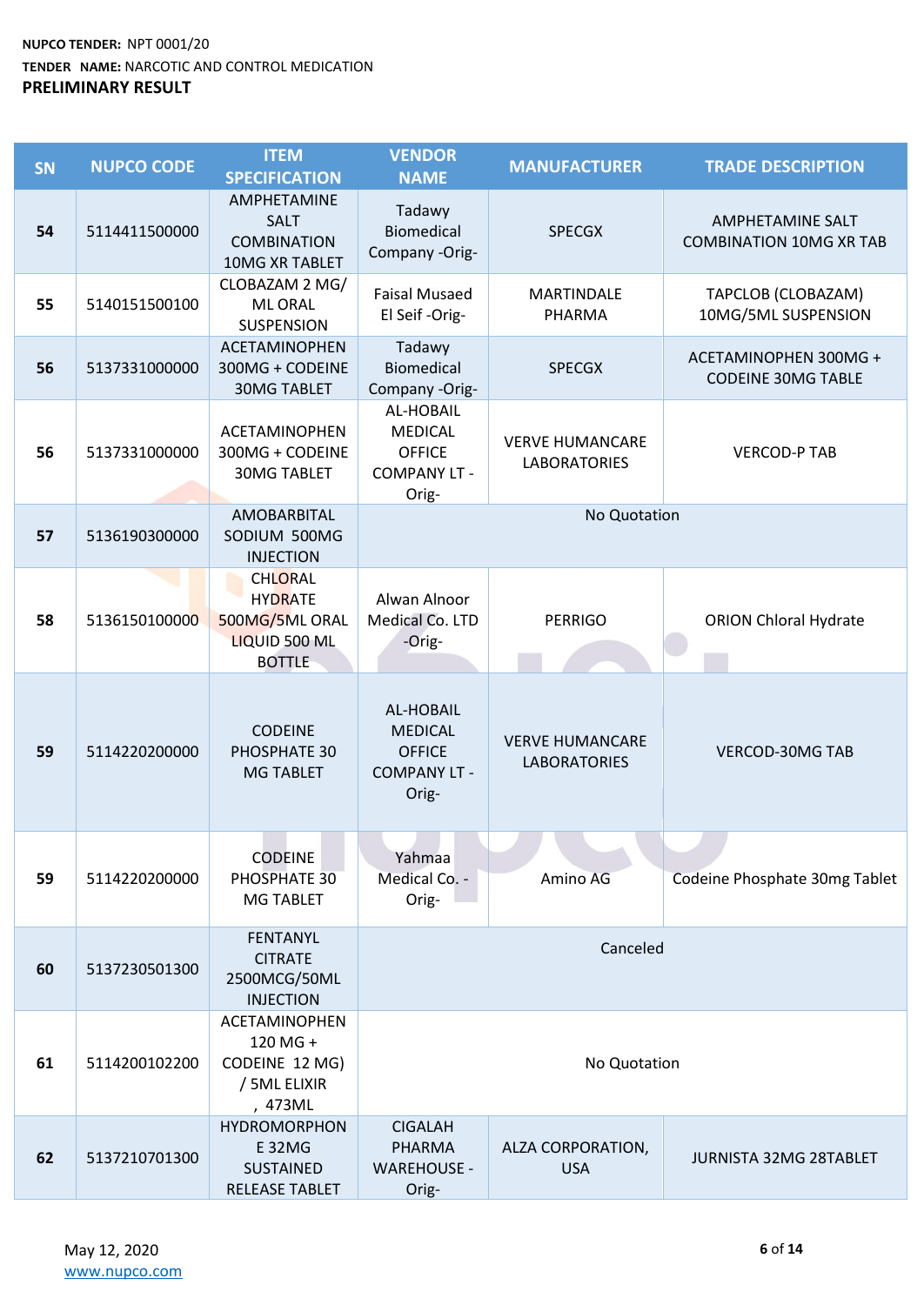| SN | <b>NUPCO CODE</b> | <b>ITEM</b><br><b>SPECIFICATION</b>                                        | <b>VENDOR</b><br><b>NAME</b>                                                        | <b>MANUFACTURER</b>                           | <b>TRADE DESCRIPTION</b>             |
|----|-------------------|----------------------------------------------------------------------------|-------------------------------------------------------------------------------------|-----------------------------------------------|--------------------------------------|
| 63 | 5137210701400     | <b>HYDROMORPHON</b><br>E 64MG<br><b>SUSTAINED</b><br><b>RELEASE TABLET</b> | Alwan Alnoor<br>Medical Co. LTD<br>-Orig-                                           | <b>JANSEEN CILAG</b>                          | Jurnista PR                          |
| 64 | 5137210701500     | <b>HYDROMORPHON</b><br>E 1MG/ML<br><b>INJECTION 1ML</b><br><b>AMPOULE</b>  | AL-HOBAIL<br><b>MEDICAL</b><br><b>OFFICE</b><br><b>COMPANY LT -</b><br>Orig-        | <b>VERVE HUMANCARE</b><br><b>LABORATORIES</b> | <b>H-MORPH 1ML AMP</b>               |
| 64 | 5137210701500     | <b>HYDROMORPHON</b><br>E 1MG/ML<br><b>INJECTION 1ML</b><br><b>AMPOULE</b>  | Yahmaa<br>Medical Co. -<br>Orig-                                                    | Amino AG                                      | Hydromorphone 1mg/ml Inj 1ml<br>Ampo |
| 65 | 5137210700400     | <b>HYDROMORPHON</b><br><b>E 4MG SUSTAINED</b><br><b>RELEASE TABLET</b>     | Alwan Alnoor<br>Medical Co. LTD<br>-Orig-                                           | <b>JANSEEN CILAG</b>                          | Jurnista PR                          |
| 66 | 5137210701600     | <b>HYDROMORPHON</b><br>E 4MG/ML<br><b>INJECTION 1ML</b><br><b>AMPOULE</b>  | Yahmaa<br>Medical Co. -<br>Orig-                                                    | Amino AG                                      | Hydromorphone 4mg/ml Inj 1ml<br>Vial |
| 67 | 5137210701200     | <b>HYDROMORPHON</b><br><b>E 8MG SUSTAINED</b><br><b>RELEASE TABLET</b>     | <b>CIGALAH</b><br><b>PHARMA</b><br><b>WAREHOUSE -</b><br>Orig-                      | ALZA CORPORATION,<br><b>USA</b>               | <b>JURNISTA 8MG 28TABLET</b>         |
| 68 | 5114150500400     | PHENOBARBITAL<br>SODIUM 15 MG<br><b>TABLET</b>                             | Abdulrehman<br>Algosaibi G.T.C -<br>Orig-                                           | <b>APM</b>                                    | PHENOBARBITONE 15 MG TAB             |
| 69 | 5114150500200     | PHENOBARBITAL<br>SODIUM 50 MG<br><b>TABLET</b>                             | AL-HOBAIL<br><b>MEDICAL</b><br><b>OFFICE</b><br><b>COMPANY LT -</b><br>Orig-        | <b>VERVE HUMANCARE</b><br><b>LABORATORIES</b> | <b>VERBITAL 50MG TAB</b>             |
| 69 | 5114150500200     | PHENOBARBITAL<br>SODIUM 50 MG<br><b>TABLET</b>                             | Yahmaa<br>Medical Co. -<br>Orig-                                                    | Amino AG                                      | Phenobarbital Sodium 50mg<br>Tablet  |
| 70 | 5114150501000     | PHENOBARBITAL<br>SODIUM 60 MG<br><b>TABLET</b>                             | Abdulrehman<br>Algosaibi G.T.C -<br>Orig-                                           | <b>APM</b>                                    | PHENOBARBITONE 60 MG TAB             |
| 71 | 5114150500500     | PHENOBARBITAL<br>SODIUM 30 MG<br><b>TABLET</b>                             | Abdulrehman<br>Algosaibi G.T.C -<br>Orig-                                           | <b>APM</b>                                    | PHENOBARBITONE 30 MG TAB             |
| 72 | 5114150500000     | PHENOBARBITAL<br>SODIUM 10 MG<br><b>TABLET</b>                             | <b>AL-HOBAIL</b><br><b>MEDICAL</b><br><b>OFFICE</b><br><b>COMPANY LT -</b><br>Orig- | <b>VERVE HUMANCARE</b><br><b>LABORATORIES</b> | <b>VERBITAL 10MG TAB</b>             |
| 72 | 5114150500000     | PHENOBARBITAL<br>SODIUM 10 MG<br><b>TABLET</b>                             | Yahmaa<br>Medical Co. -<br>Alt-                                                     | Amino AG                                      | Phenobarbital Sodium 10mg<br>Tablet  |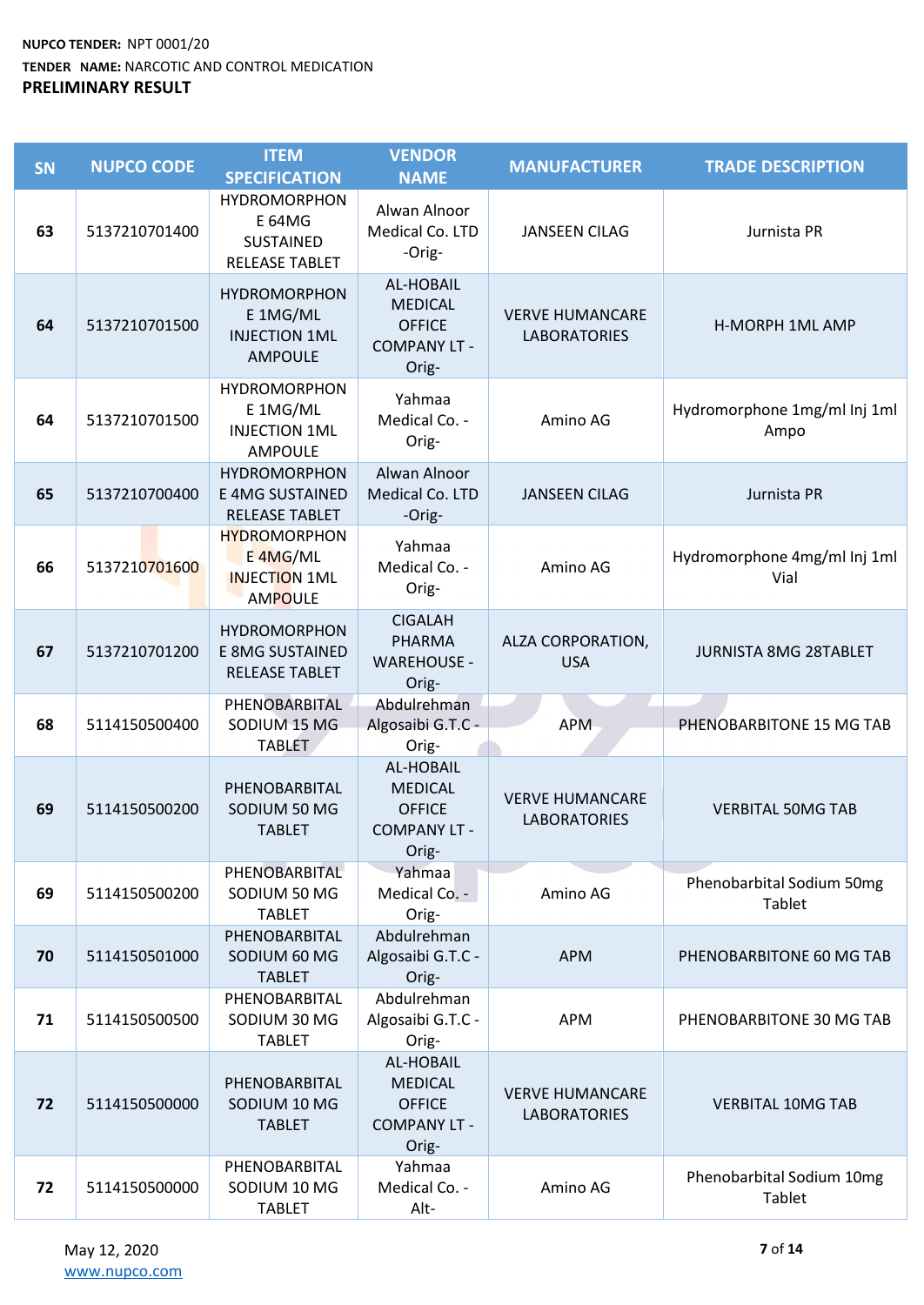| <b>SN</b> | <b>NUPCO CODE</b> | <b>ITEM</b><br><b>SPECIFICATION</b>                                                    | <b>VENDOR</b><br><b>NAME</b>                                                 | <b>MANUFACTURER</b>                              | <b>TRADE DESCRIPTION</b>                    |
|-----------|-------------------|----------------------------------------------------------------------------------------|------------------------------------------------------------------------------|--------------------------------------------------|---------------------------------------------|
| 73        | 5114150500900     | PHENOBARBITAL<br>SODIUM 100 MG<br><b>TABLET</b>                                        | AL-HOBAIL<br><b>MEDICAL</b><br><b>OFFICE</b><br><b>COMPANY LT -</b><br>Orig- | <b>VERVE HUMANCARE</b><br><b>LABORATORIES</b>    | <b>VERBITAL 100MG TAB</b>                   |
| 73        | 5114150500900     | PHENOBARBITAL<br>SODIUM 100 MG<br><b>TABLET</b>                                        | Yahmaa<br>Medical Co. -<br>Alt-                                              | Amino AG                                         | Phenobarbital Sodium 100mg<br>Tablet        |
| 74        | 5114220602300     | <b>MORPHINE</b><br><b>SULPHATE</b><br>10MG/5ML ORAL<br>SOLUTION 500ML<br><b>BOTTLE</b> | <b>Faisal Musaed</b><br>El Seif-Orig-                                        | <b>MARTINDALE</b><br><b>PHARMA</b>               | MORPHINE ORAL SOLUTION<br>10MG/5ML 500ML    |
| 75        | 5137180300000     | PETHIDINE HCL<br>100MG/2ML<br><b>INJECTION</b>                                         | <b>Faisal Musaed</b><br>El Seif-Orig-                                        | <b>MARTINDALE</b><br>PHARMA                      | <b>NARCOTIC PETHIDINE HCL</b><br>100MG/2ML  |
| 76        | 5137180300100     | PETHIDINE HCL<br>50MG/ML<br><b>INJECTION 1ML</b><br><b>AMPOULE</b>                     | <b>Faisal Musaed</b><br>El Seif-Orig-                                        | <b>MARTINDALE</b><br><b>PHARMA</b>               | NARCOTIC PETHIDINE<br>HYDROCHLORIDE 50MG/1M |
| 77        | 5114220600000     | <b>METHADONE HCL</b><br><b>5 MG TABLET</b>                                             | Tadawy<br><b>Biomedical</b><br>Company -Orig-                                | <b>SPECGX</b>                                    | METHADONE HCL 5 MG TABLET                   |
| 77        | 5114220600000     | <b>METHADONE HCL</b><br><b>5 MG TABLET</b>                                             | Yahmaa<br>Medical Co. -<br>Orig-                                             | Amino AG                                         | Ketalgin cpr 5mg Tablet                     |
| 78        | 5114150500100     | PHENOBARBITAL<br>15 MG/5ML<br><b>SYRUP 100 TO 200</b><br>ML                            | Yahmaa<br>Medical Co. -<br>Orig-                                             | Sterop                                           | Phenobarbital Sterop 15mg/5ml<br>Ora        |
| 79        | 5114150501400     | PHENOBARBITAL<br>20 MG/5ML ELIXIR<br>473 ML                                            | AL-HOBAIL<br><b>MEDICAL</b><br><b>OFFICE</b><br><b>COMPANY LT -</b><br>Orig- | <b>WESTMINSTER</b>                               | PHENOBARBITAL ELIXIR USP<br>20MG/5ML        |
| 80        | 5114220600200     | <b>MORPHINE</b><br><b>SULPHATE</b><br>10MG/5ML ORAL<br>SOLUTION 100ML<br><b>BOTTLE</b> | <b>Faisal Musaed</b><br>El Seif-Orig-                                        | <b>MARTINDALE</b><br>PHARMA                      | NARCOTIC MORPHINE<br>SULPHATE 10MG/5 ML 100 |
| 81        | 5114220600600     | <b>MORPHINE</b><br><b>SULPHATE 60MG</b><br><b>SUSTAINED</b><br><b>RELEASE TABLET</b>   | Tadawy<br><b>Biomedical</b><br>Company -Orig-                                | <b>SPECGX</b>                                    | MORPHINE SULPHATE 60MG                      |
| 82        | 5114220601200     | <b>MORPHINE</b><br>SULPHATE 10MG<br><b>IMMEDIATE</b><br>RELEASE TABLET                 | Arac Health<br>Care Company -<br>Orig-                                       | <b>BARD</b><br>PHARMACEUTICALS<br><b>LIMITED</b> | SEVREDOL TABLETS 10MG 56S                   |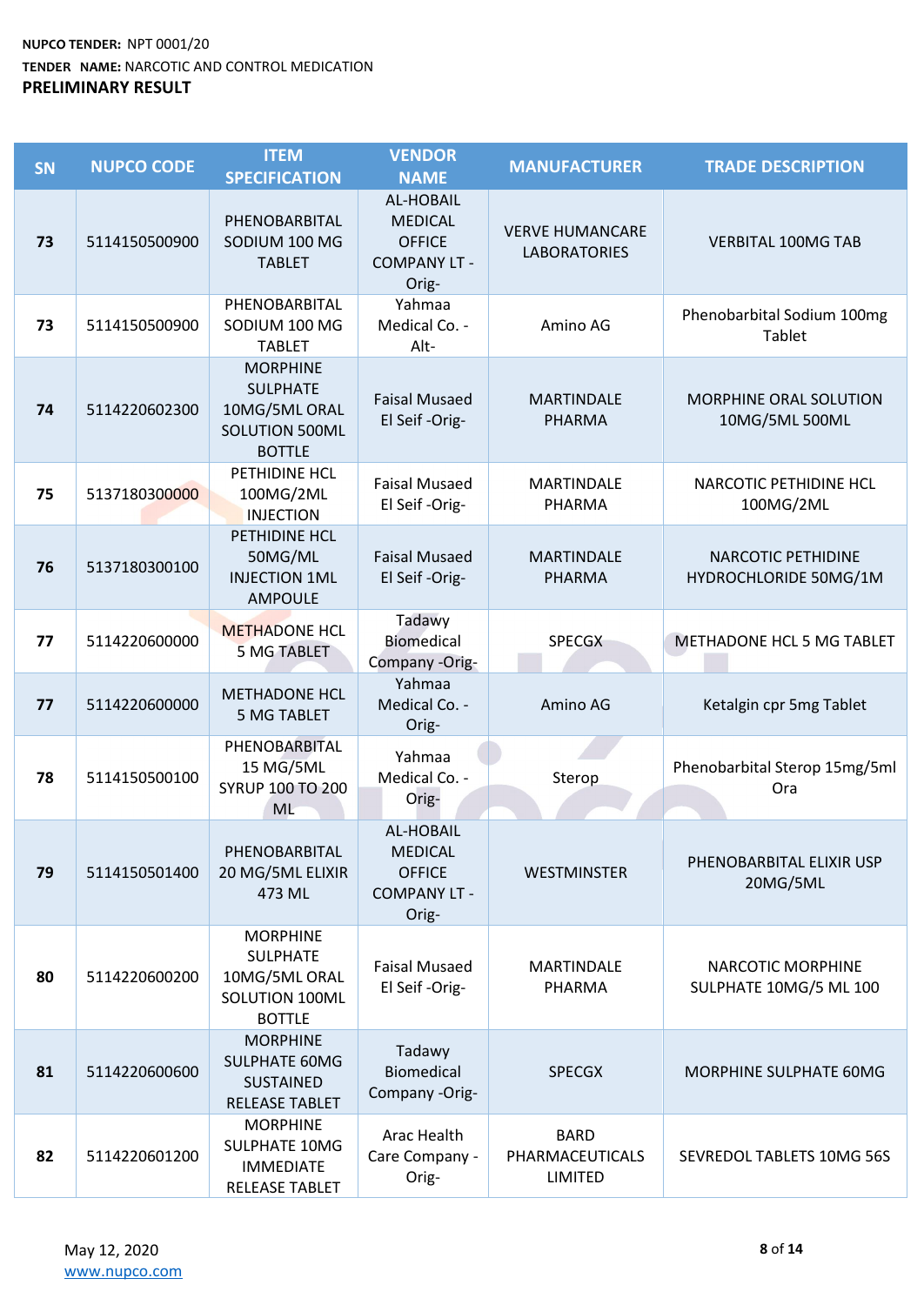| SN | <b>NUPCO CODE</b> | <b>ITEM</b><br><b>SPECIFICATION</b>                                                 | <b>VENDOR</b><br><b>NAME</b>                                                 | <b>MANUFACTURER</b>                              | <b>TRADE DESCRIPTION</b>                           |
|----|-------------------|-------------------------------------------------------------------------------------|------------------------------------------------------------------------------|--------------------------------------------------|----------------------------------------------------|
| 83 | 5114220600400     | <b>MORPHINE</b><br><b>SULPHATE 10MG</b><br><b>EXTENDED</b><br><b>RELEASE TABLET</b> | Arac Health<br>Care Company -<br>Orig-                                       | <b>BARD</b><br>PHARMACEUTICALS<br><b>LIMITED</b> | MST CONTINUS TABLET 10MG<br>60S                    |
| 83 | 5114220600400     | <b>MORPHINE</b><br><b>SULPHATE 10MG</b><br><b>EXTENDED</b><br><b>RELEASE TABLET</b> | AL-HOBAIL<br><b>MEDICAL</b><br><b>OFFICE</b><br><b>COMPANY LT -</b><br>Orig- | <b>VERVE HUMANCARE</b><br><b>LABORATORIES</b>    | <b>VERMOR SR 10MG TAB</b>                          |
| 84 | 5114220600300     | <b>MORPHINE</b><br><b>SULPHATE</b><br><b>INJECTION</b><br>10MG/ML                   | AL-HOBAIL<br><b>MEDICAL</b><br><b>OFFICE</b><br><b>COMPANY LT -</b><br>Orig- | <b>VERVE HUMANCARE</b><br><b>LABORATORIES</b>    | VERMOR 10MG/ML AMP                                 |
| 84 | 5114220600300     | <b>MORPHINE</b><br><b>SULPHATE</b><br><b>INJECTION</b><br>10MG/ML                   | <b>Faisal Musaed</b><br>El Seif-Orig-                                        | <b>MARTINDALE</b><br>PHARMA                      | <b>NARCOTIC MORPHINE</b><br>SULPHATE INJECTION 10M |
| 85 | 5137210800500     | <b>OXYCODONE 10</b><br><b>MG IMMEDIATE</b><br><b>RELEASE TABLET</b>                 | <b>Arac Health</b><br>Care Company -<br>Orig-                                | <b>BARD</b><br>PHARMACEUTICALS<br><b>LIMITED</b> | OXYNORM CAPSULES 10MG 56S                          |
| 86 | 5127300900200     | <b>REMIFENTANIL</b><br><b>5MG INJECTION</b>                                         | Salehiya Trading<br>Co. - Orig-                                              | <b>MEDIS LABORATORIES</b>                        | Remifentanil MEDIS 5MG vial                        |
| 87 | 5114292100000     | <b>THIOPENTAL</b><br>SODIUM 500 MG<br><b>INJECTION</b>                              | United<br><b>Corporation For</b><br>Pharmaceutic -<br>Orig-                  | PANPHARMA                                        | <b>THIOPENTAL</b>                                  |
| 88 | 5115160300100     | <b>PROCYCLIDINE</b><br>HCL 5MG/ML 2ML<br><b>INJECTION</b>                           |                                                                              | No Quotation                                     |                                                    |
| 89 | 5137210800700     | OXYCODONE 20<br><b>MG IMMEDIATE</b><br><b>RELEASE TABLET</b>                        | <b>Arac Health</b><br>Care Company -<br>Orig-                                | <b>BARD</b><br>PHARMACEUTICALS<br><b>LIMITED</b> | OXYNORM CAPSULES 20MG 56S                          |
| 90 | 5114223200000     | REMIFENTANIL<br><b>1MG INJECTION</b>                                                | Salehiya Trading<br>Co. - Orig-                                              | <b>MEDIS LABORATORIES</b>                        | Remifentanil MEDIS 1MG vial                        |
| 91 | 5137210800600     | <b>OXYCODONE 20</b><br><b>MG SUSTAINED</b><br>RELEASE TABLET                        | <b>Arac Health</b><br>Care Company -<br>Orig-                                | <b>PURDUE</b><br>PHARMACEUTICAL L.P<br>, U.S.A   | OXYCONTIN SR Tab 20MG 20S                          |
| 92 | 5114150500700     | PHENOBARBITAL<br>SODIUM 200<br>MG/ML INJECTION                                      | AL-HOBAIL<br><b>MEDICAL</b><br><b>OFFICE</b><br><b>COMPANY LT -</b><br>Orig- | <b>VERVE HUMANCARE</b><br><b>LABORATORIES</b>    | VERBITAL 200MG AMP                                 |
| 92 | 5114150500700     | PHENOBARBITAL<br>SODIUM 200<br>MG/ML INJECTION                                      | Yahmaa<br>Medical Co. -<br>Orig-                                             | Sterop                                           | Phenobarbital Sodium Sterop<br>200 <sub>mg</sub>   |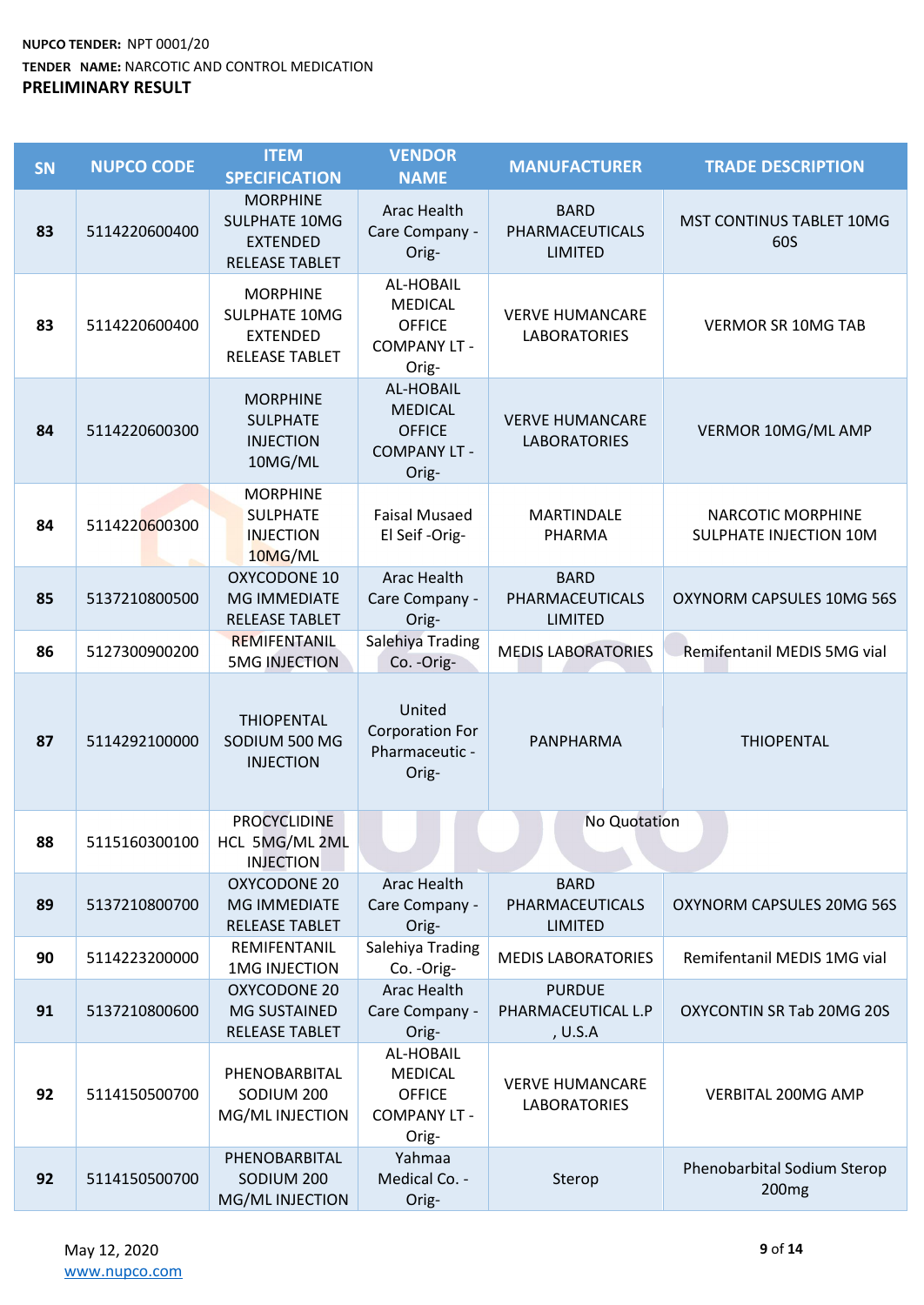| <b>SN</b> | <b>NUPCO CODE</b> | <b>ITEM</b><br><b>SPECIFICATION</b>                                     | <b>VENDOR</b><br><b>NAME</b>                                                 | <b>MANUFACTURER</b>                                   | <b>TRADE DESCRIPTION</b>                           |
|-----------|-------------------|-------------------------------------------------------------------------|------------------------------------------------------------------------------|-------------------------------------------------------|----------------------------------------------------|
| 93        | 5137160100400     | <b>TRAMADOL HCL</b><br>100MG<br>SUSTAINED<br><b>RELEASE TABLET</b>      | <b>AL KAMAL</b><br><b>IMPORT OFFICE</b><br>CO.,LTD. - Orig-                  | <b>GRUNENTHAL</b>                                     | TRAMAL RETARD 100MG TAB                            |
| 94        | 5114154201100     | MIDAZOLAM<br>10MG/ML ORAL<br><b>SOLUTION BUCCAL</b>                     | Abdulrehman<br>Algosaibi G.T.C -<br>Orig-                                    | Torbay<br><b>Pharmaceuticals UK</b><br>/Dales Pharmac | Epistatus MDB (Midazolam 10<br>mg i                |
| 95        | 5114154201000     | MIDAZOLAM<br>1MG/ML<br><b>INJECTION 1ML</b><br>AMPOULE                  | AL-HOBAIL<br><b>MEDICAL</b><br><b>OFFICE</b><br><b>COMPANY LT -</b><br>Orig- | <b>VERVE HUMANCARE</b><br><b>LABORATORIES</b>         | MIDAVER 1ML AMP                                    |
| 96        | 5114154201200     | MIDAZOLAM 5<br>MG/ML INJECTION<br>10ML                                  | Yahmaa<br>Medical Co. -<br>Orig-                                             | Panpharma                                             | Midazolam 5mg/ml 10ml Inj Vial                     |
| 96        | 5114154201200     | MIDAZOLAM 5<br>MG/ML INJECTION<br>10ML                                  | United<br><b>Corporation For</b><br>Pharmaceutic -<br>Orig-                  | PANPHARMA                                             | MIDAZOLAM                                          |
| 97        | 5114220602100     | <b>METHADONE</b><br>10MG TABLET                                         | AL-HOBAIL<br><b>MEDICAL</b><br><b>OFFICE</b><br><b>COMPANY LT -</b><br>Orig- | <b>VERVE HUMANCARE</b><br><b>LABORATORIES</b>         | M-DONE 10MG TAB                                    |
| 97        | 5114220602100     | <b>METHADONE</b><br><b>10MG TABLET</b>                                  | Tadawy<br>Biomedical<br>Company -Orig-                                       | <b>SPECGX</b>                                         | METHADONE 10MG TABLET                              |
| 98        | 5115160300200     | <b>PROCYCLIDINE</b><br><b>HCL 250 MG</b><br><b>TABLET</b>               |                                                                              | No Quotation                                          |                                                    |
| 99        | 5115160300300     | PROCYCLIDINE<br><b>HCL 500 MG</b><br><b>TABLET</b>                      |                                                                              | No Quotation                                          |                                                    |
| 100       | 5137210800800     | <b>ACETAMINOPHEN</b><br>325MG+<br><b>OXYCODONE 5MG</b><br><b>TABLET</b> | Tadawy<br><b>Biomedical</b><br>Company -Orig-                                | <b>SPECGX</b>                                         | ACETAMINOPHEN 325MG +<br><b>OXYCODONE 5MG TABL</b> |
| 101       | 5137180300300     | PETHIDINE HCL<br>25MG/ML, 1Ml<br><b>INJECTION</b>                       |                                                                              | No Quotation                                          |                                                    |
| 102       | 5114191600400     | LORAZEPAM 4<br>MG/ML INJECTION<br><b>1ML AMPOULE</b>                    |                                                                              | Canceled                                              |                                                    |
| 103       | 5114261800500     | METHYLPHENIDAT<br>E HCL 54MG<br><b>EXTENDED</b><br>RELEASE TABLET       | Rawabi<br>Altabeah<br>Medical Est. -<br>Orig-                                | JANSSEN-CILAG PTY<br><b>LTD</b>                       | CONCERTA 54mg modified<br>release                  |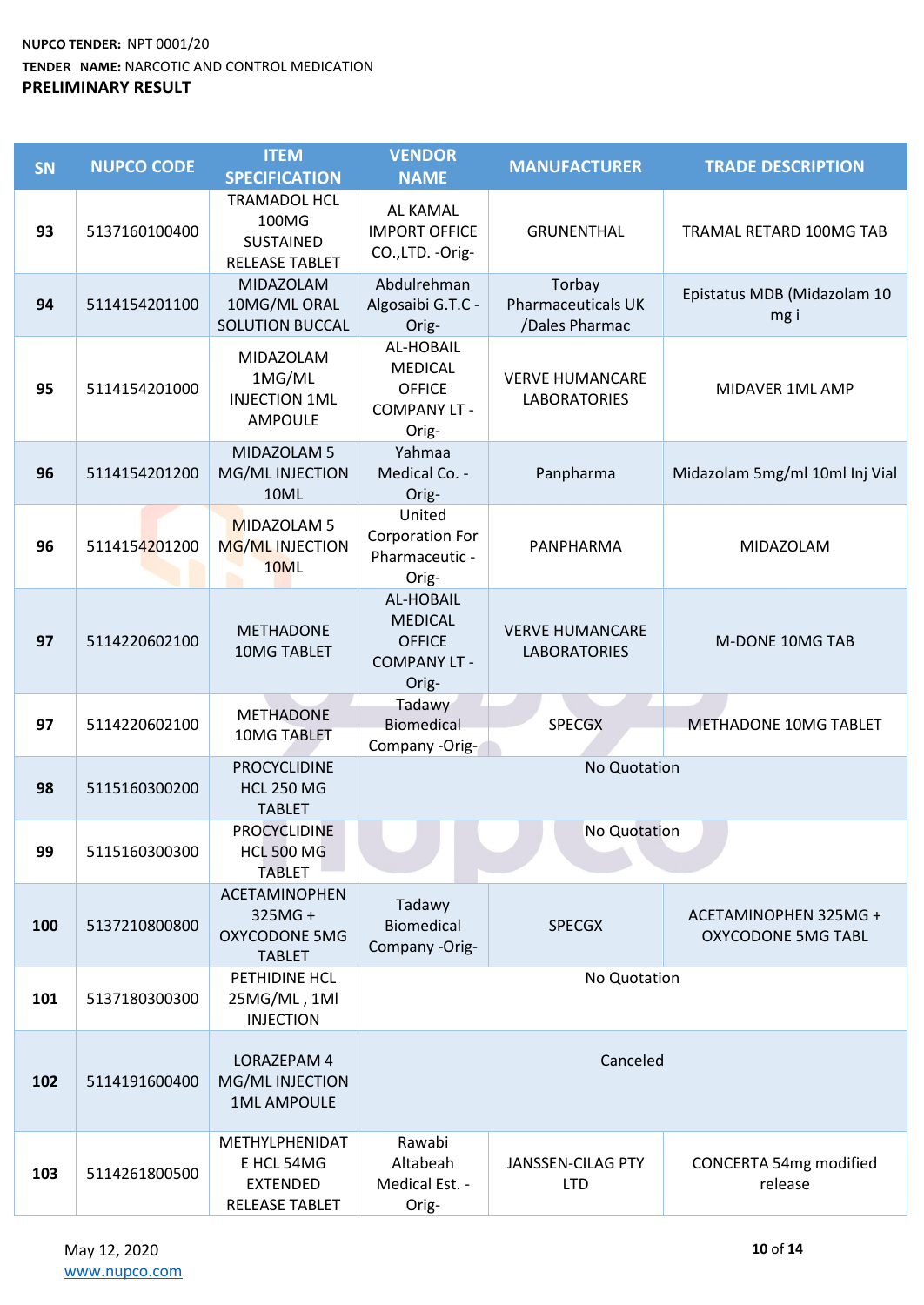| <b>SN</b> | <b>NUPCO CODE</b> | <b>ITEM</b><br><b>SPECIFICATION</b>                                                       | <b>VENDOR</b><br><b>NAME</b>                                                 | <b>MANUFACTURER</b>                           | <b>TRADE DESCRIPTION</b>                    |
|-----------|-------------------|-------------------------------------------------------------------------------------------|------------------------------------------------------------------------------|-----------------------------------------------|---------------------------------------------|
| 104       | 5114191600200     | LORAZEPAM 2 MG<br><b>TABLET</b>                                                           | AL-HOBAIL<br><b>MEDICAL</b><br><b>OFFICE</b><br><b>COMPANY LT -</b><br>Orig- | <b>REMEDICA</b>                               | <b>LORIVAN 2MG TAB</b>                      |
| 105       | 5127220400000     | <b>KETAMINE HCL 10</b><br>MG/ML INJECTION<br>20ML VIAL                                    | Abdulrehman<br>Algosaibi G.T.C -<br>Orig-                                    | Hikma Farmaceutica-<br>Portugal               | TEKAM 10MG/ML (20ML) IV/IM<br><b>VIALS</b>  |
| 106       | 5114220602200     | <b>MORPHINE</b><br>20MG/ML ORAL<br>CONCENTRATED<br><b>SOLUTION 120ML</b><br><b>BOTTLE</b> | Tadawy<br><b>Biomedical</b><br>Company -Orig-                                | <b>SPECGX</b>                                 | MORPHINE 20MG/ML 120ML<br><b>BOTTLE</b>     |
| 107       | 5127300900100     | <b>REMIFENTANIL 2</b><br><b>MG INJECTION</b>                                              |                                                                              | Canceled                                      |                                             |
| 108       | 5137160100200     | <b>TRAMADOL</b><br>100MG/ML DROPS<br>10ML BOTTLE                                          | Rawabi<br>Altabeah<br>Medical Est. -<br>Orig-                                | <b>SEQIRUS PTY LTD</b>                        | <b>TRAMAL ORAL DROPS</b>                    |
| 109       | 5127301000000     | SUFENTANIL<br><b>FORTE 250 MCG/5</b><br><b>ML INJECTION</b>                               | United<br><b>Corporation For</b><br>Pharmaceutic -<br>Orig-                  | <b>LABORATIORE</b><br><b>RENAUDIN</b>         | <b>SUFENTANYL RENAUDIN</b>                  |
| 110       | 5114200101200     | <b>ACETAMINOPHEN</b><br>500MG + CODEINE<br>10 MG TABLET                                   | AL-HOBAIL<br><b>MEDICAL</b><br><b>OFFICE</b><br><b>COMPANY LT -</b><br>Orig- | <b>VERVE HUMANCARE</b><br><b>LABORATORIES</b> | <b>VERCOD-P TAB</b>                         |
| 111       | 5114150500800     | PHENOBARBITAL<br>SODIUM 60<br>MG/ML INJECTION                                             | <b>AL-HOBAIL</b><br>MEDICAL<br><b>OFFICE</b><br><b>COMPANY LT -</b><br>Orig- | <b>VERVE HUMANCARE</b><br><b>LABORATORIES</b> | <b>VERBITAL 60MG AMP</b>                    |
| 111       | 5114150500800     | PHENOBARBITAL<br>SODIUM 60<br>MG/ML INJECTION                                             | <b>Faisal Musaed</b><br>El Seif-Orig-                                        | <b>MARTINDALE</b><br><b>PHARMA</b>            | PHENOBARBITONE SODIUM<br>INJECTION 60MG/1ML |
| 112       | 5114150502100     | PHENOBARBITAL<br>SODIUM<br>30MG/ML<br><b>INJECTION</b>                                    | <b>Faisal Musaed</b><br>El Seif-Orig-                                        | <b>MARTINDALE</b><br>PHARMA                   | PHENOBARBITONE SODIUM<br>INJECTION 30MG/1ML |
| 113       | 5114150501200     | PHENOBARBITAL<br>SODIUM 40<br>MG/ML INJECTION                                             |                                                                              | No Quotation                                  |                                             |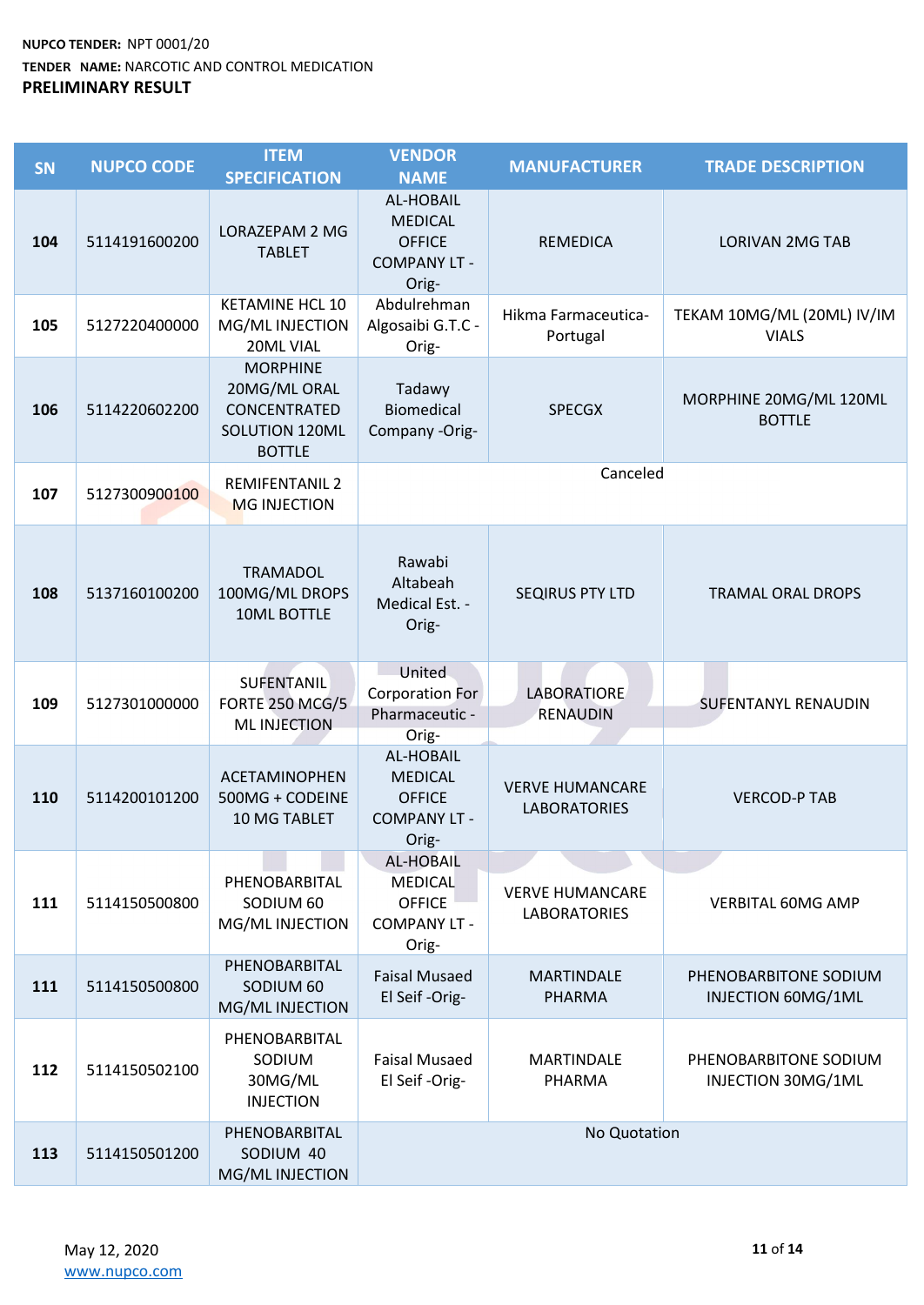| <b>SN</b> | <b>NUPCO CODE</b> | <b>ITEM</b><br><b>SPECIFICATION</b>                                                                    | <b>VENDOR</b><br><b>NAME</b>                                                 | <b>MANUFACTURER</b>                              | <b>TRADE DESCRIPTION</b>                         |
|-----------|-------------------|--------------------------------------------------------------------------------------------------------|------------------------------------------------------------------------------|--------------------------------------------------|--------------------------------------------------|
| 114       | 5114220600700     | <b>MOPHINE</b><br>30MG/30ML PCA<br>SYRINGE                                                             |                                                                              | No Quotation                                     |                                                  |
| 115       | 5114220602000     | <b>MORPHINE</b><br><b>SULPHATE</b><br>10MG/ML<br><b>INJECTION 10ML</b><br><b>VIAL</b>                  | AL-HOBAIL<br><b>MEDICAL</b><br><b>OFFICE</b><br><b>COMPANY LT -</b><br>Orig- | <b>VERVE HUMANCARE</b><br><b>LABORATORIES</b>    | <b>VERMOR 10ML AMP</b>                           |
| 116       | 5137210800100     | <b>OXYCODONE HCL</b><br>10MG/ML<br><b>INJECTION</b>                                                    | Arac Health<br>Care Company -<br>Orig-                                       | <b>B. BRAUN</b><br>MELSUNGEN AG                  | <b>OXYNORM INJECTION</b><br>10MG/1ML 5X1ML       |
| 117       | 5114153400400     | PREGABALIN 50<br><b>MG TABLET OR</b><br><b>CAPSULE</b>                                                 | Abdulrehman<br>Algosaibi G.T.C -<br>Orig-                                    | Jazeera<br>Pharmaceutical<br>Industries          | Prex 50 mg Cap                                   |
| 118       | 5114220600800     | <b>MORPHINE</b><br><b>SULPHATE 100 MG</b><br><b>SUSTAINED</b><br><b>RELEASE TABLET</b>                 | Arac Health<br>Care Company -<br>Orig-                                       | <b>BARD</b><br>PHARMACEUTICALS<br><b>LIMITED</b> | MST CONTINUS TABLET 100MG<br>60S                 |
| 119       | 5114220601000     | <b>MORPHINE</b><br><b>SULPHATE 90 MG</b><br><b>SUSTAINED</b><br><b>RELEASE CAPSULE</b>                 | Alwan Alnoor<br>Medical Co. LTD<br>-Orig-                                    | MUNDIPHARMA                                      | <b>MS Mono Modified Release</b>                  |
| 120       | 5137210800300     | OXYCODONE 40<br><b>MG SUSTAINED</b><br><b>RELEASE TABLET</b>                                           | Arac Health<br>Care Company -<br>Orig-                                       | <b>PURDUE</b><br>PHARMACEUTICAL L.P<br>, U.S.A   | OXYCONTIN SR Tab 40MG 20S                        |
| 121       | 5114220600900     | <b>MORPHINE</b><br><b>SULPHATE</b><br>0.5MG/ML<br><b>INJECTION 10ML</b><br>PRESERVATIVE<br><b>FREE</b> |                                                                              | Canceled                                         |                                                  |
| 122       | 5114220601900     | MORPHINE 30 MG<br><b>IMMEDIATE</b><br><b>RELEASE TABLET</b>                                            | Rawabi<br>Altabeah<br>Medical Est. -<br>Orig-                                | <b>ARROW PHARMA PTY</b><br><b>LTD</b>            | <b>ANAMORPH Morphine Sulphate</b><br>30mg Tablet |
| 123       | 5127220400100     | <b>KETAMINE HCL 50</b><br>MG/ML INJECTION<br>10ML VIAL                                                 | Abdulrehman<br>Algosaibi G.T.C -<br>Orig-                                    | Hikma Farmaceutica-<br>Portugal                  | TEKAM 50MG/ML (10ML) IV/IM<br><b>VIALS</b>       |
| 124       | 5114220200600     | <b>CODEINE</b><br>PHOSPHATE 60M<br><b>G/ML INJECTION</b>                                               |                                                                              | No Quotation                                     |                                                  |
| 125       | 5114153400000     | PREGABALIN<br><b>150MG TABLET OR</b><br><b>CAPSULE</b>                                                 | Saudi<br>Pharmaceutical<br>Industrie & Me -<br>Orig-                         | SPIMACO-KSA                                      | PREGADEX 150MG                                   |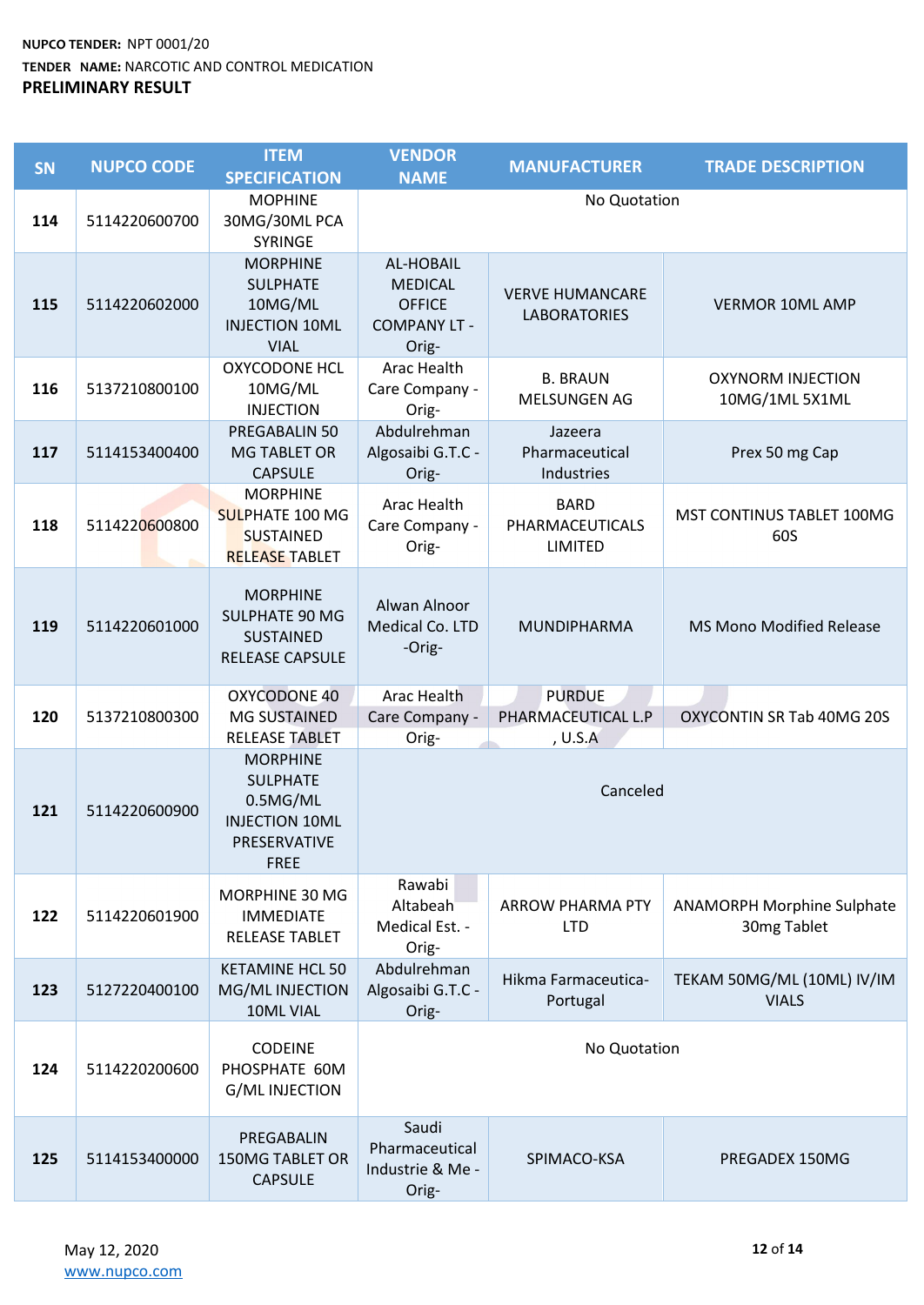| <b>SN</b> | <b>NUPCO CODE</b> | <b>ITEM</b><br><b>SPECIFICATION</b>                                                   | <b>VENDOR</b><br><b>NAME</b>                                                 | <b>MANUFACTURER</b>                                   | <b>TRADE DESCRIPTION</b>                    |  |
|-----------|-------------------|---------------------------------------------------------------------------------------|------------------------------------------------------------------------------|-------------------------------------------------------|---------------------------------------------|--|
| 126       | 5114153400200     | PREGABALIN<br><b>300MG TABLET OR</b><br><b>CAPSULE</b>                                | Ahmed<br>Mohammed<br>Abdul Wahab<br>Naghi-Orig-                              | PFIZER SAUDI LIMITED                                  | Others-Lyrica 300 mg cap                    |  |
| 127       | 5114153400100     | PREGABALIN<br><b>75MG TABLET OR</b><br><b>CAPSULE</b>                                 | Saudi<br>Pharmaceutical<br>Industries -Orig-                                 | <b>SAUDI</b><br>PHARMACEUTICAL<br>INDUSTRIES, RIYADH  | Pregalen 75 mg Capsule                      |  |
| 128       | 5114220600100     | <b>MORPHINE</b><br>SULPHATE 30 MG<br>SUSTAINED<br><b>RELEASE TABLET</b>               | AL-HOBAIL<br><b>MEDICAL</b><br><b>OFFICE</b><br><b>COMPANY LT -</b><br>Orig- | <b>VERVE HUMANCARE</b><br><b>LABORATORIES</b>         | <b>VERMOR SR 30MG TAB</b>                   |  |
| 128       | 5114220600100     | <b>MORPHINE</b><br><b>SULPHATE 30 MG</b><br><b>SUSTAINED</b><br><b>RELEASE TABLET</b> | Arac Health<br>Care Company -<br>Orig-                                       | <b>BARD</b><br>PHARMACEUTICALS<br><b>LIMITED</b>      | <b>MST CONTINUS TABLET 30MG</b><br>60S      |  |
| 129       | 5114191600000     | <b>LORAZEPAM 2</b><br>MG/ML<br><b>INJECTION 1ML</b>                                   | Canceled                                                                     |                                                       |                                             |  |
| 130       | 5137160100500     | ACETAMINOPHEN<br>325 MG +<br><b>TRAMADOL HCL</b><br>37.5 MG TABLET                    | Rawabi<br>Altabeah<br>Medical Est. -<br>Orig-                                | <b>ASPEN PHARMACARE</b><br><b>AUSTRALIA PTY LTD</b>   | ZALDIAR film coated tablets                 |  |
| 131       | 5114154200700     | MIDAZOLAM 1<br>MG/ML INJECTION<br><b>5ML AMPOULE</b>                                  | AL-HOBAIL<br><b>MEDICAL</b><br><b>OFFICE</b><br><b>COMPANY LT -</b><br>Orig- | <b>VERVE HUMANCARE</b><br><b>LABORATORIES</b>         | MIDAVER 1MG/ML AMP                          |  |
| 131       | 5114154200700     | MIDAZOLAM 1<br>MG/ML INJECTION<br><b>5ML AMPOULE</b>                                  | Yahmaa<br>Medical Co. -<br>Orig-                                             | Panpharma                                             | Midazolam 1mg/ml 5ml<br>Injection Am        |  |
| 132       | 5114154200100     | MIDAZOLAM<br>5MG/ML<br><b>INJECTION 3ML</b><br><b>AMPOULE</b>                         | Abdulrehman<br>Algosaibi G.T.C -<br>Orig-                                    | Hikma Farmaceutica-<br>Portugal                       | HIKMA MIDAZOLAM 15MG/3ML<br>IV/IM AM        |  |
| 133       | 5114261800200     | METHYLPHENIDAT<br>E HCL 18MG<br><b>EXTENDED</b><br><b>RELEASE TABLET</b>              | <b>CIGALAH</b><br>PHARMA<br><b>WAREHOUSE -</b><br>Orig-                      | JANSSEN-CILAG<br><b>MANUFACTURING</b><br>L.L.C., GURA | Concerta Extended Release<br>18mg Tab 30 Ta |  |
| 134       | 5114261800100     | METHYLPHENIDAT<br>E HCL 36MG<br><b>EXTENDED</b><br>RELEASE TABLET                     | <b>CIGALAH</b><br>PHARMA<br><b>WAREHOUSE -</b><br>Orig-                      | JANSSEN-CILAG<br><b>MANUFACTURING</b><br>L.L.C., GURA | Concerta Extended Release<br>36mg Tab 30 Ta |  |
| 135       | 5114220200700     | <b>CODEINE</b><br><b>SULPHATE 30 MG</b><br><b>TABLET</b>                              |                                                                              | Canceled                                              |                                             |  |